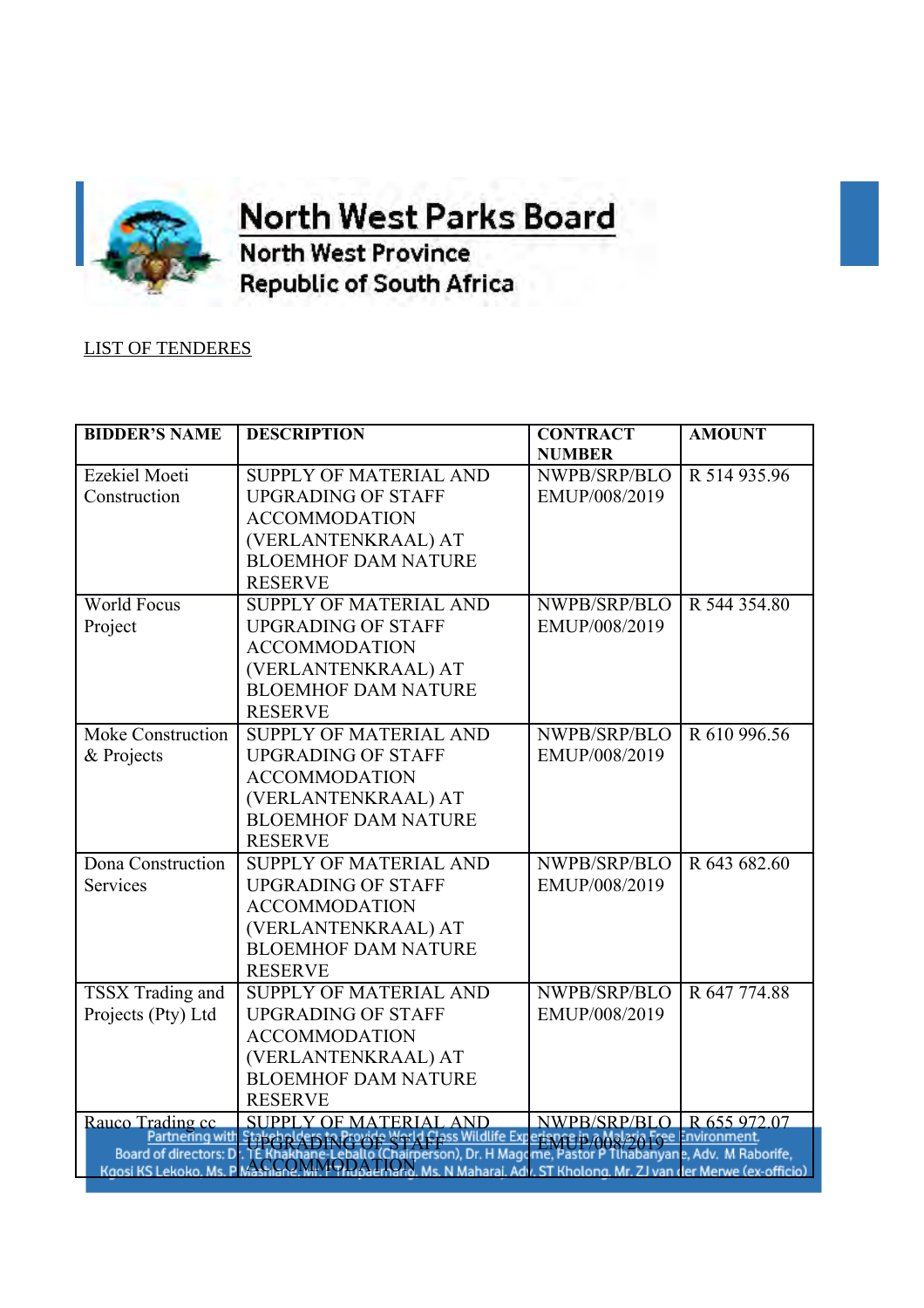|                    | (VERLANTENKRAAL) AT           |               |              |
|--------------------|-------------------------------|---------------|--------------|
|                    | <b>BLOEMHOF DAM NATURE</b>    |               |              |
|                    | <b>RESERVE</b>                |               |              |
|                    | <b>SUPPLY OF MATERIAL AND</b> | NWPB/SRP/BLO  | R 670 439.00 |
| Reotshepile        |                               |               |              |
| Projects (Pty) Ltd | <b>UPGRADING OF STAFF</b>     | EMUP/008/2019 |              |
|                    | <b>ACCOMMODATION</b>          |               |              |
|                    | (VERLANTENKRAAL) AT           |               |              |
|                    | <b>BLOEMHOF DAM NATURE</b>    |               |              |
|                    | <b>RESERVE</b>                |               |              |
| Parker and Khan    | <b>SUPPLY OF MATERIAL AND</b> | NWPB/SRP/BLO  | R 694 282.60 |
| Trust              | <b>UPGRADING OF STAFF</b>     | EMUP/008/2019 |              |
|                    | <b>ACCOMMODATION</b>          |               |              |
|                    | (VERLANTENKRAAL) AT           |               |              |
|                    | <b>BLOEMHOF DAM NATURE</b>    |               |              |
|                    |                               |               |              |
|                    | <b>RESERVE</b>                |               |              |
| Molelo             | SUPPLY OF MATERIAL AND        | NWPB/SRP/BLO  | R694 826.60  |
| Construction       | <b>UPGRADING OF STAFF</b>     | EMUP/008/2019 |              |
|                    | <b>ACCOMMODATION</b>          |               |              |
|                    | (VERLANTENKRAAL) AT           |               |              |
|                    | <b>BLOEMHOF DAM NATURE</b>    |               |              |
|                    | <b>RESERVE</b>                |               |              |
| Thandanazi         | <b>SUPPLY OF MATERIAL AND</b> | NWPB/SRP/BLO  | R 759 151.80 |
| Projects           | <b>UPGRADING OF STAFF</b>     | EMUP/008/2019 |              |
|                    | <b>ACCOMMODATION</b>          |               |              |
|                    | (VERLANTENKRAAL) AT           |               |              |
|                    |                               |               |              |
|                    | <b>BLOEMHOF DAM NATURE</b>    |               |              |
|                    | <b>RESERVE</b>                |               |              |
| Thekgano Trading   | <b>SUPPLY OF MATERIAL AND</b> | NWPB/SRP/BLO  | R 793 591.43 |
| $28$ cc            | <b>UPGRADING OF STAFF</b>     | EMUP/008/2019 |              |
|                    | <b>ACCOMMODATION</b>          |               |              |
|                    | (VERLANTENKRAAL) AT           |               |              |
|                    | <b>BLOEMHOF DAM NATURE</b>    |               |              |
|                    | <b>RESERVE</b>                |               |              |
| Keleku             | <b>SUPPLY OF MATERIAL AND</b> | NWPB/SRP/BLO  | R 866 335.25 |
| Construction       | <b>UPGRADING OF STAFF</b>     | EMUP/008/2019 |              |
| Enterprise         | <b>ACCOMMODATION</b>          |               |              |
|                    | (VERLANTENKRAAL) AT           |               |              |
|                    | <b>BLOEMHOF DAM NATURE</b>    |               |              |
|                    |                               |               |              |
|                    | <b>RESERVE</b>                |               |              |
| Mohuli Business    | <b>SUPPLY OF MATERIAL AND</b> | NWPB/SRP/BLO  | R 905 809.57 |
| Enterprise         | <b>UPGRADING OF STAFF</b>     | EMUP/008/2019 |              |
|                    | <b>ACCOMMODATION</b>          |               |              |
|                    | (VERLANTENKRAAL) AT           |               |              |
|                    | <b>BLOEMHOF DAM NATURE</b>    |               |              |
|                    | <b>RESERVE</b>                |               |              |
| Reiti Maintenance  | <b>SUPPLY OF MATERIAL AND</b> | NWPB/SRP/BLO  | R 931 829.75 |
| & Projects         | <b>UPGRADING OF STAFF</b>     | EMUP/008/2019 |              |
|                    | <b>ACCOMMODATION</b>          |               |              |
|                    | (VERLANTENKRAAL) AT           |               |              |
|                    | <b>BLOEMHOF DAM NATURE</b>    |               |              |
|                    |                               |               |              |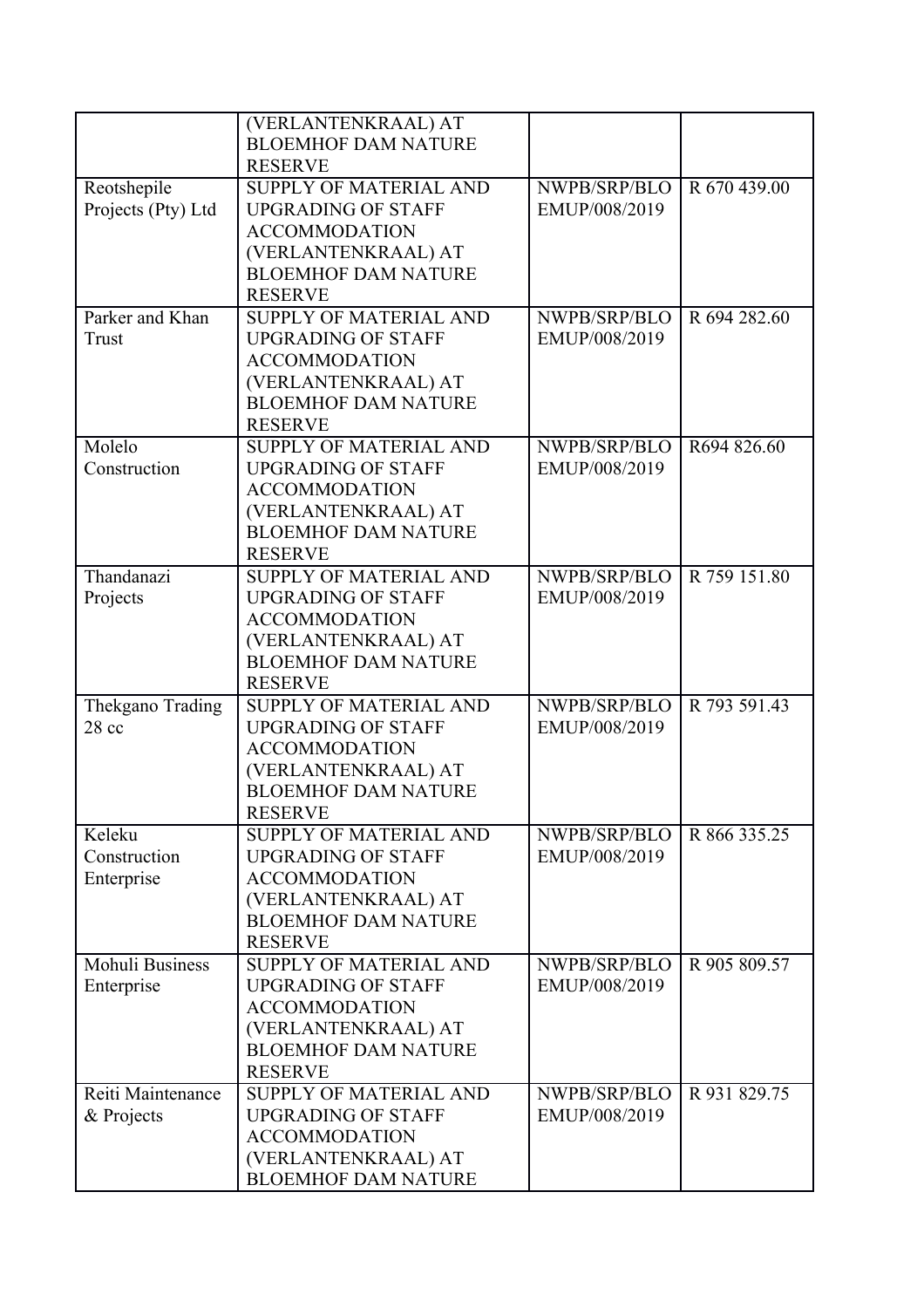|                           | <b>RESERVE</b>                |                               |                |
|---------------------------|-------------------------------|-------------------------------|----------------|
| Kei2 Trading              | <b>SUPPLY OF MATERIAL AND</b> | NWPB/SRP/BLO                  | R 942 311.15   |
| Enterprise                | <b>UPGRADING OF STAFF</b>     | EMUP/008/2019                 |                |
|                           | <b>ACCOMMODATION</b>          |                               |                |
|                           | (VERLANTENKRAAL) AT           |                               |                |
|                           | <b>BLOEMHOF DAM NATURE</b>    |                               |                |
|                           | <b>RESERVE</b>                |                               |                |
| Matshota Trading          | <b>SUPPLY OF MATERIAL AND</b> | NWPB/SRP/BLO                  | R 946 096.03   |
| Enterprise                | <b>UPGRADING OF STAFF</b>     | EMUP/008/2019                 |                |
|                           | <b>ACCOMMODATION</b>          |                               |                |
|                           | (VERLANTENKRAAL) AT           |                               |                |
|                           | <b>BLOEMHOF DAM NATURE</b>    |                               |                |
|                           | <b>RESERVE</b>                |                               |                |
| Tholo Corporative         | <b>SUPPLY OF MATERIAL AND</b> | NWPB/SRP/BLO                  | R 954 848.00   |
| JV                        | <b>UPGRADING OF STAFF</b>     | EMUP/008/2019                 |                |
|                           | <b>ACCOMMODATION</b>          |                               |                |
|                           | (VERLANTENKRAAL) AT           |                               |                |
|                           | <b>BLOEMHOF DAM NATURE</b>    |                               |                |
|                           | <b>RESERVE</b>                |                               |                |
| Sechoaro Supply           | <b>SUPPLY OF MATERIAL AND</b> | NWPB/SRP/BLO                  | R 971 425.13   |
| and Delivery              | <b>UPGRADING OF STAFF</b>     | EMUP/008/2019                 |                |
|                           | <b>ACCOMMODATION</b>          |                               |                |
|                           | (VERLANTENKRAAL) AT           |                               |                |
|                           | <b>BLOEMHOF DAM NATURE</b>    |                               |                |
|                           | <b>RESERVE</b>                |                               |                |
| Businghatha               | <b>SUPPLY OF MATERIAL AND</b> | NWPB/SRP/BLO                  | R 1 000 560.00 |
| <b>Trading Enterprise</b> | <b>UPGRADING OF STAFF</b>     | EMUP/008/2019                 |                |
| (Pty) Ltd                 | <b>ACCOMMODATION</b>          |                               |                |
|                           | (VERLANTENKRAAL) AT           |                               |                |
|                           | <b>BLOEMHOF DAM NATURE</b>    |                               |                |
|                           | <b>RESERVE</b>                |                               |                |
| La Dira Trading 03        | SUPPLY OF MATERIAL AND        | NWPB/SRP/BLO                  | R 1 005 181.65 |
| cc                        | <b>UPGRADING OF STAFF</b>     | EMUP/008/2019                 |                |
|                           | <b>ACCOMMODATION</b>          |                               |                |
|                           | (VERLANTENKRAAL) AT           |                               |                |
|                           | <b>BLOEMHOF DAM NATURE</b>    |                               |                |
|                           | <b>RESERVE</b>                |                               |                |
|                           | <b>SUPPLY OF MATERIAL AND</b> |                               | R 1 098 526.00 |
| Majop Trading and         | <b>UPGRADING OF STAFF</b>     | NWPB/SRP/BLO                  |                |
| Project cc                |                               | EMUP/008/2019                 |                |
|                           | <b>ACCOMMODATION</b>          |                               |                |
|                           | (VERLANTENKRAAL) AT           |                               |                |
|                           | <b>BLOEMHOF DAM NATURE</b>    |                               |                |
|                           | <b>RESERVE</b>                |                               |                |
| Tiro Phepa                | <b>SUPPLY OF MATERIAL AND</b> | NWPB/SRP/BLO                  | R 1 111 555.50 |
| Construction cc           | <b>UPGRADING OF STAFF</b>     | EMUP/008/2019                 |                |
|                           | <b>ACCOMMODATION</b>          |                               |                |
|                           | (VERLANTENKRAAL) AT           |                               |                |
|                           | <b>BLOEMHOF DAM NATURE</b>    |                               |                |
|                           | <b>RESERVE</b>                |                               |                |
| Asatico Civil and         | SUPPLY OF MATERIAL AND        | NWPB/SRP/BLO   R 1 203 457.75 |                |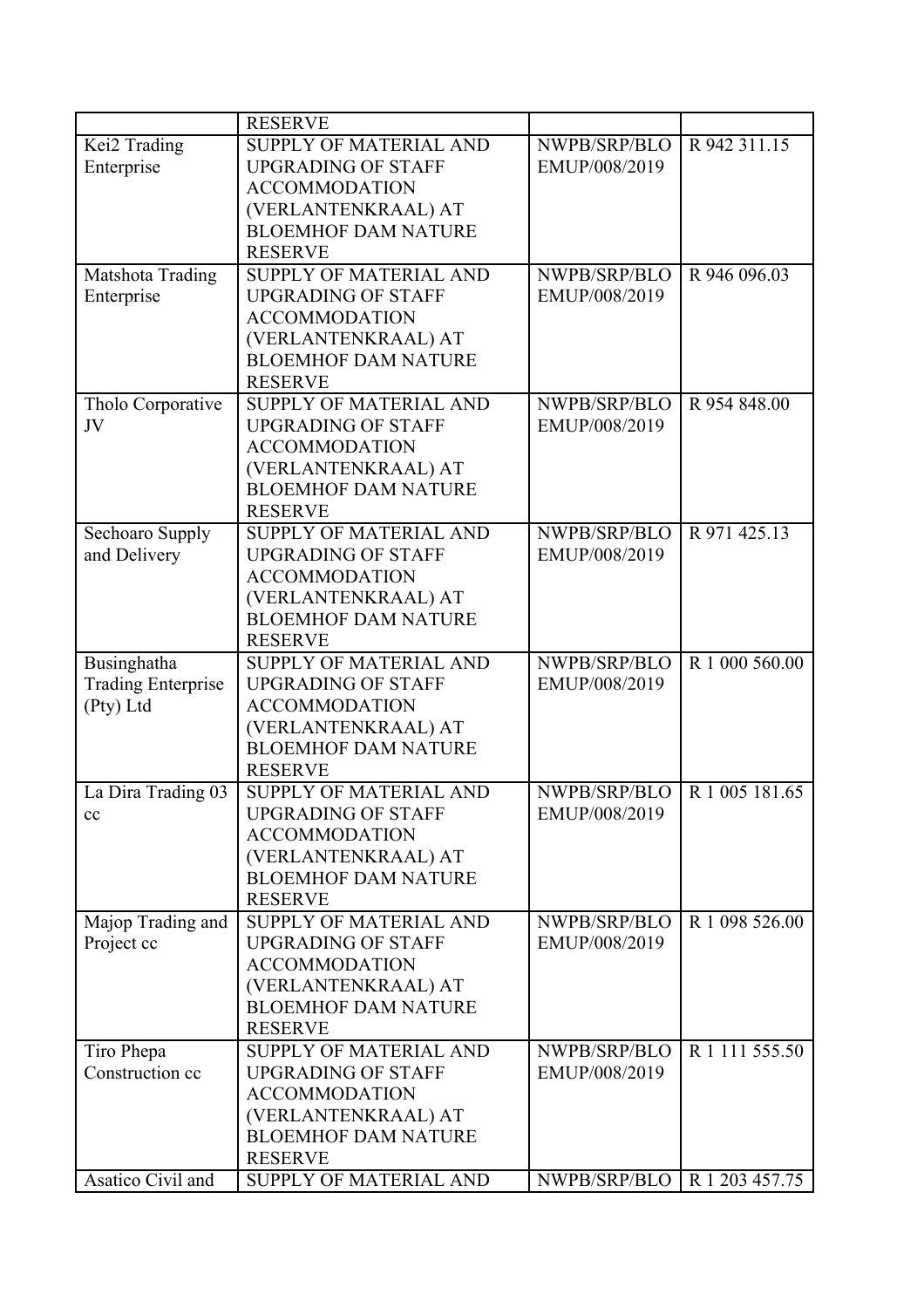| Construction | <b>UPGRADING OF STAFF</b>  | EMUP/008/2019 |  |
|--------------|----------------------------|---------------|--|
|              | <b>ACCOMMODATION</b>       |               |  |
|              | (VERLANTENKRAAL) AT        |               |  |
|              | <b>BLOEMHOF DAM NATURE</b> |               |  |
|              | <b>RESERVE</b>             |               |  |